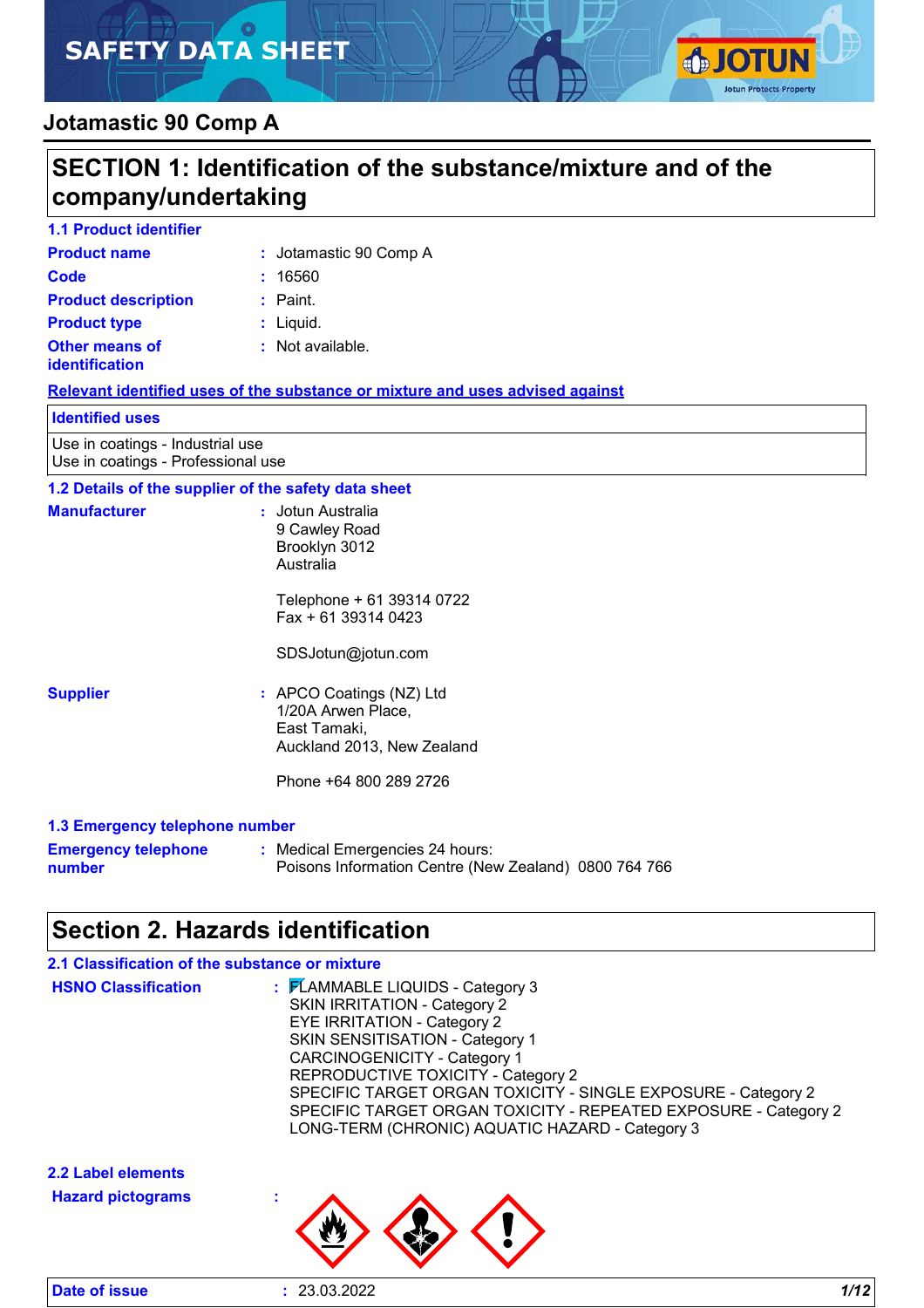# **Section 2. Hazards identification**

| <b>Signal word</b>                | : Danger.                                                                                                                                                                                                                                                                                                                                                                                                                                                       |
|-----------------------------------|-----------------------------------------------------------------------------------------------------------------------------------------------------------------------------------------------------------------------------------------------------------------------------------------------------------------------------------------------------------------------------------------------------------------------------------------------------------------|
| <b>Hazard statements</b>          | $\frac{1}{2}$ Mammable liquid and vapour.<br>Causes skin irritation.<br>May cause an allergic skin reaction.<br>Causes serious eye irritation.<br>May cause cancer.<br>Suspected of damaging fertility or the unborn child.<br>May cause damage to organs.<br>May cause damage to organs through prolonged or repeated exposure.<br>Harmful to aquatic life with long lasting effects.                                                                          |
| <b>Precautionary statements</b>   |                                                                                                                                                                                                                                                                                                                                                                                                                                                                 |
| <b>Prevention</b>                 | : Øbtain special instructions before use. Wear protective gloves, protective clothing,<br>eye protection, face protection, or hearing protection. Keep away from heat, hot<br>surfaces, sparks, open flames and other ignition sources. No smoking. Avoid<br>release to the environment. Do not breathe vapour. Do not eat, drink or smoke<br>when using this product.                                                                                          |
| <b>Response</b><br><b>Storage</b> | : F exposed or concerned: Call a POISON CENTER or doctor. Take off<br>contaminated clothing and wash it before reuse. IF ON SKIN: Wash with plenty of<br>water. If skin irritation or rash occurs: Get medical advice or attention. IF IN EYES:<br>Rinse cautiously with water for several minutes. Remove contact lenses, if present<br>and easy to do. Continue rinsing. If eye irritation persists: Get medical advice or<br>attention.<br>: Mot applicable. |
| <b>Disposal</b>                   | : Dispose of contents and container in accordance with all local, regional, national                                                                                                                                                                                                                                                                                                                                                                            |

#### **Other hazards which do not :** None known. **result in classification**

This material is classified as hazardous according to criteria in the Hazardous Substances (Hazard Classification) Notice 2020.

This material is classified as DANGEROUS GOODS according to criteria in New Zealand Standard 5433:2012 Transport of Dangerous Goods on Land.

### **Section 3. Composition/information on ingredients**

| <b>Substance/mixture</b>            | : Mixture          |
|-------------------------------------|--------------------|
| <b>Other means of</b>               | $:$ Not available. |
| <b>identification</b>               |                    |
| <b>CAS number/other identifiers</b> |                    |
| <b>CAS number</b>                   | : Not applicable.  |
| <b>EC</b> number                    | : Mixture.         |

| <b>Ingredient name</b>                                                    | $%$ (w/w) | <b>CAS number</b> |
|---------------------------------------------------------------------------|-----------|-------------------|
| epoxy resin (MW $\leq$ 700)                                               | $≤14$     | 1675-54-3         |
| 4,4'-Isopropylidenediphenol, oligomeric reaction products with 1-chloro-  | ≤8.6      | 67989-52-0        |
| 2,3-epoxypropane, reaction products with fatty acids, C18-unsatd., dimers |           |                   |
| xylene                                                                    | ≤10       | 1330-20-7         |
| hydrocarbons, c9-unsatd., polymd.                                         | ≤5        | 71302-83-5        |
| 2-methylpropan-1-ol                                                       | ≤5        | 78-83-1           |
| glycidyl ether of 3-alkyl phenol                                          | ≤5        | 68413-24-1        |
| benzyl alcohol                                                            | ≤3        | 100-51-6          |
| ethylbenzene                                                              | ≤3        | $100 - 41 - 4$    |
| Phenol, methylstyrenated                                                  | ≤3        | 68512-30-1        |
| Phenol, styrenated                                                        | ≤1.5      | 61788-44-1        |
| silica, crystalline - quartz                                              | ≤0.3      | 14808-60-7        |

**There are no additional ingredients present which, within the current knowledge of the supplier and in the concentrations applicable, are classified as hazardous to health or the environment and hence require reporting in this section.**

**Occupational exposure limits, if available, are listed in Section 8.**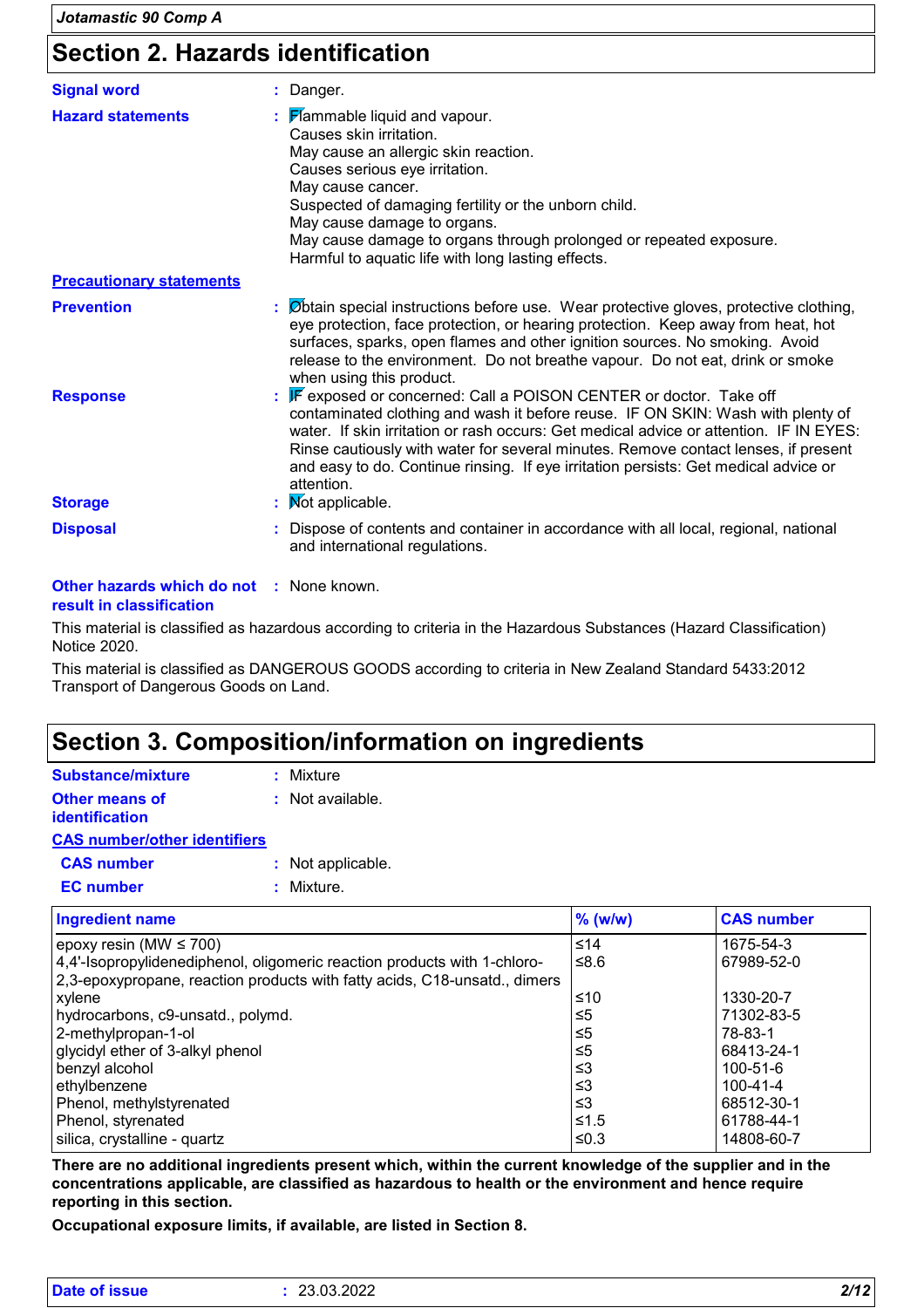# **Section 4. First aid measures**

| <b>Description of necessary first aid measures</b> |                                                                                                                                                                                                                                                                                                                                                                                                                                                                                                                                                                                                                                                                                                                                     |
|----------------------------------------------------|-------------------------------------------------------------------------------------------------------------------------------------------------------------------------------------------------------------------------------------------------------------------------------------------------------------------------------------------------------------------------------------------------------------------------------------------------------------------------------------------------------------------------------------------------------------------------------------------------------------------------------------------------------------------------------------------------------------------------------------|
| <b>Inhalation</b>                                  | : Remove victim to fresh air and keep at rest in a position comfortable for breathing.<br>If not breathing, if breathing is irregular or if respiratory arrest occurs, provide<br>artificial respiration or oxygen by trained personnel. It may be dangerous to the<br>person providing aid to give mouth-to-mouth resuscitation. Get medical attention. If<br>necessary, call a poison center or physician. If unconscious, place in recovery<br>position and get medical attention immediately. Maintain an open airway. Loosen<br>tight clothing such as a collar, tie, belt or waistband.                                                                                                                                       |
| <b>Ingestion</b>                                   | Wash out mouth with water. Remove dentures if any. If material has been<br>swallowed and the exposed person is conscious, give small quantities of water to<br>drink. Stop if the exposed person feels sick as vomiting may be dangerous. Do not<br>induce vomiting unless directed to do so by medical personnel. If vomiting occurs,<br>the head should be kept low so that vomit does not enter the lungs. Get medical<br>attention. If necessary, call a poison center or physician. Never give anything by<br>mouth to an unconscious person. If unconscious, place in recovery position and get<br>medical attention immediately. Maintain an open airway. Loosen tight clothing such<br>as a collar, tie, belt or waistband. |
| <b>Skin contact</b>                                | $\overline{M}$ ash with plenty of soap and water. Remove contaminated clothing and shoes.<br>Wash contaminated clothing thoroughly with water before removing it, or wear<br>gloves. Continue to rinse for at least 10 minutes. Get medical attention. If<br>necessary, call a poison center or physician. In the event of any complaints or<br>symptoms, avoid further exposure. Wash clothing before reuse. Clean shoes<br>thoroughly before reuse.                                                                                                                                                                                                                                                                               |
| <b>Eye contact</b>                                 | Immediately flush eyes with plenty of water, occasionally lifting the upper and lower<br>eyelids. Check for and remove any contact lenses. Continue to rinse for at least 10<br>minutes. Get medical attention. If necessary, call a poison center or physician.                                                                                                                                                                                                                                                                                                                                                                                                                                                                    |
| Most important symptoms/effects, acute and delayed |                                                                                                                                                                                                                                                                                                                                                                                                                                                                                                                                                                                                                                                                                                                                     |
| <b>Potential acute health effects</b>              |                                                                                                                                                                                                                                                                                                                                                                                                                                                                                                                                                                                                                                                                                                                                     |
| <b>Inhalation</b>                                  | : No known significant effects or critical hazards.                                                                                                                                                                                                                                                                                                                                                                                                                                                                                                                                                                                                                                                                                 |
| <b>Ingestion</b>                                   | : No known significant effects or critical hazards.                                                                                                                                                                                                                                                                                                                                                                                                                                                                                                                                                                                                                                                                                 |
| <b>Skin contact</b>                                | May cause damage to organs following a single exposure in contact with skin.<br>Causes skin irritation. May cause an allergic skin reaction.                                                                                                                                                                                                                                                                                                                                                                                                                                                                                                                                                                                        |
| <b>Eye contact</b>                                 | : Causes serious eye irritation.                                                                                                                                                                                                                                                                                                                                                                                                                                                                                                                                                                                                                                                                                                    |
| <b>Over-exposure signs/symptoms</b>                |                                                                                                                                                                                                                                                                                                                                                                                                                                                                                                                                                                                                                                                                                                                                     |
| <b>Inhalation</b>                                  | : Adverse symptoms may include the following:<br>reduced foetal weight<br>increase in foetal deaths<br>skeletal malformations                                                                                                                                                                                                                                                                                                                                                                                                                                                                                                                                                                                                       |
| <b>Ingestion</b>                                   | : Adverse symptoms may include the following:<br>reduced foetal weight<br>increase in foetal deaths<br>skeletal malformations                                                                                                                                                                                                                                                                                                                                                                                                                                                                                                                                                                                                       |
| <b>Skin</b>                                        | : Adverse symptoms may include the following:<br>irritation<br>redness<br>reduced foetal weight<br>increase in foetal deaths<br>skeletal malformations                                                                                                                                                                                                                                                                                                                                                                                                                                                                                                                                                                              |
| <b>Eyes</b>                                        | : Adverse symptoms may include the following:<br>pain or irritation<br>watering<br>redness                                                                                                                                                                                                                                                                                                                                                                                                                                                                                                                                                                                                                                          |
|                                                    | Indication of immediate medical attention and special treatment needed, if necessary                                                                                                                                                                                                                                                                                                                                                                                                                                                                                                                                                                                                                                                |
| <b>Specific treatments</b>                         | : Not available.                                                                                                                                                                                                                                                                                                                                                                                                                                                                                                                                                                                                                                                                                                                    |
| <b>Notes to physician</b>                          | Treat symptomatically. Contact poison treatment specialist immediately if large<br>quantities have been ingested or inhaled.                                                                                                                                                                                                                                                                                                                                                                                                                                                                                                                                                                                                        |
| <b>Protection of first-aiders</b>                  | : No action shall be taken involving any personal risk or without suitable training. If it<br>is suspected that fumes are still present, the rescuer should wear an appropriate<br>mask or self-contained breathing apparatus. It may be dangerous to the person<br>providing aid to give mouth-to-mouth resuscitation. Wash contaminated clothing<br>thoroughly with water before removing it, or wear gloves.                                                                                                                                                                                                                                                                                                                     |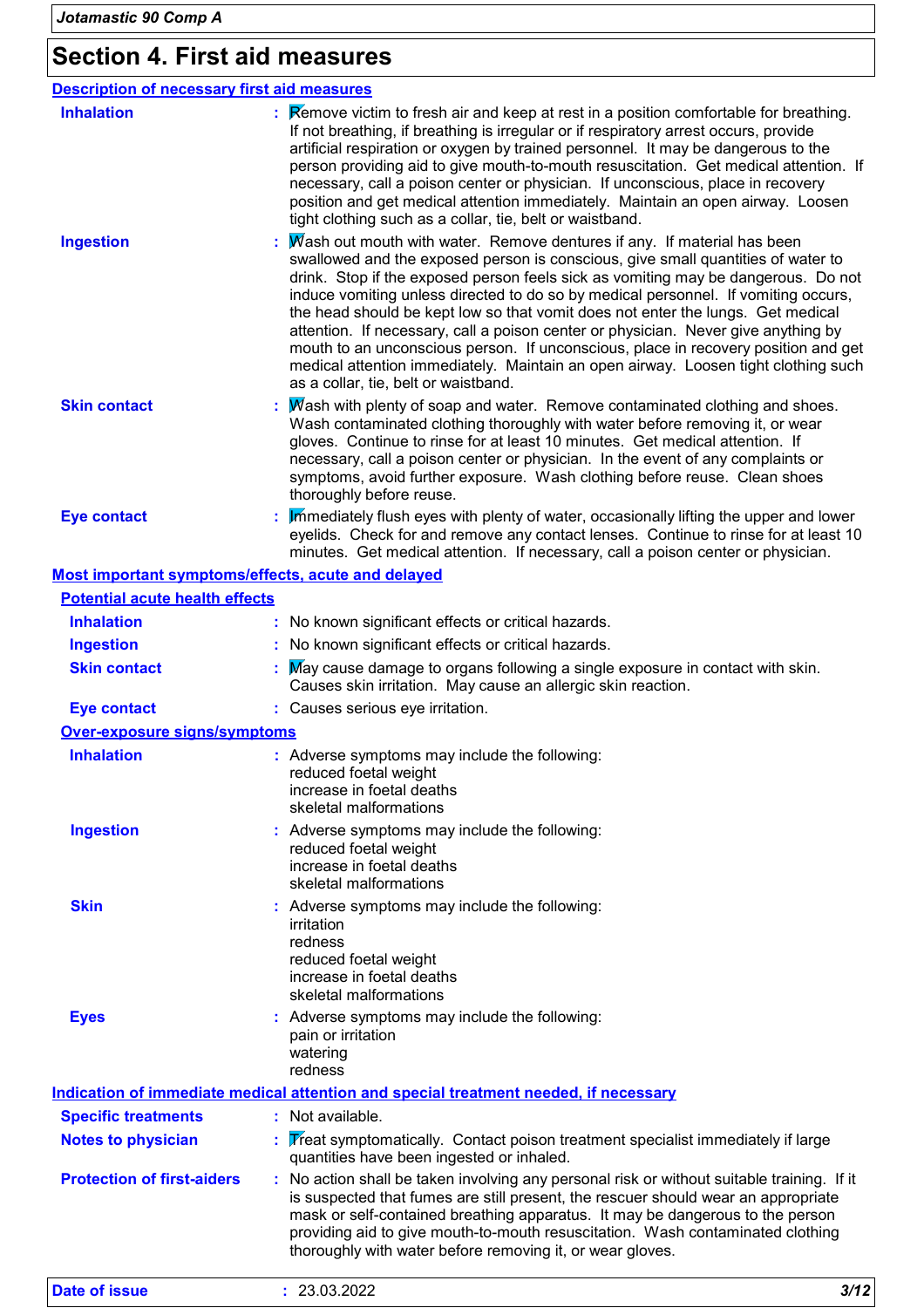### **Section 4. First aid measures**

**See toxicological information (Section 11)**

### **Section 5. Firefighting measures**

| <b>Extinguishing media</b>                               |                                                                                                                                                                                                                                                                                                                                                                                                                                    |
|----------------------------------------------------------|------------------------------------------------------------------------------------------------------------------------------------------------------------------------------------------------------------------------------------------------------------------------------------------------------------------------------------------------------------------------------------------------------------------------------------|
| <b>Suitable</b>                                          | : Use dry chemical, $CO2$ , water spray (fog) or foam.                                                                                                                                                                                                                                                                                                                                                                             |
| <b>Not suitable</b>                                      | : Do not use water jet.                                                                                                                                                                                                                                                                                                                                                                                                            |
| <b>Specific hazards arising</b><br>from the chemical     | : Flammable liquid and vapour. Runoff to sewer may create fire or explosion hazard.<br>In a fire or if heated, a pressure increase will occur and the container may burst, with<br>the risk of a subsequent explosion. This material is harmful to aquatic life with long<br>lasting effects. Fire water contaminated with this material must be contained and<br>prevented from being discharged to any waterway, sewer or drain. |
| <b>Hazardous thermal</b><br>decomposition products       | $\therefore$ Decomposition products may include the following materials:<br>carbon dioxide<br>carbon monoxide<br>halogenated compounds<br>metal oxide/oxides                                                                                                                                                                                                                                                                       |
| <b>Hazchem code</b>                                      | : •3Y                                                                                                                                                                                                                                                                                                                                                                                                                              |
| <b>Special precautions for fire-</b><br>fighters         | : Promptly isolate the scene by removing all persons from the vicinity of the incident if<br>there is a fire. No action shall be taken involving any personal risk or without<br>suitable training. Move containers from fire area if this can be done without risk.<br>Use water spray to keep fire-exposed containers cool.                                                                                                      |
| <b>Special protective</b><br>equipment for fire-fighters | : Fire-fighters should wear appropriate protective equipment and self-contained<br>breathing apparatus (SCBA) with a full face-piece operated in positive pressure<br>mode.                                                                                                                                                                                                                                                        |

# **Section 6. Accidental release measures**

| <b>Personal precautions,</b><br>protective equipment and<br>emergency procedures | : <i>If</i> specialised clothing is required to deal with the spillage, take note of any<br>information in Section 8 on suitable and unsuitable materials. See also the<br>information in "For non-emergency personnel".                                                                                                                                                                                                                                                                                                                                                                                                                                                                                                                                                |
|----------------------------------------------------------------------------------|-------------------------------------------------------------------------------------------------------------------------------------------------------------------------------------------------------------------------------------------------------------------------------------------------------------------------------------------------------------------------------------------------------------------------------------------------------------------------------------------------------------------------------------------------------------------------------------------------------------------------------------------------------------------------------------------------------------------------------------------------------------------------|
| <b>Environmental precautions</b>                                                 | : Avoid dispersal of spilt material and runoff and contact with soil, waterways, drains<br>and sewers. Inform the relevant authorities if the product has caused environmental<br>pollution (sewers, waterways, soil or air). Water polluting material. May be harmful<br>to the environment if released in large quantities.                                                                                                                                                                                                                                                                                                                                                                                                                                           |
| <b>Methods and material for containment and cleaning up</b>                      |                                                                                                                                                                                                                                                                                                                                                                                                                                                                                                                                                                                                                                                                                                                                                                         |
| <b>Small spill</b>                                                               | : Stop leak if without risk. Move containers from spill area. Use spark-proof tools and<br>explosion-proof equipment. Dilute with water and mop up if water-soluble.<br>Alternatively, or if water-insoluble, absorb with an inert dry material and place in an<br>appropriate waste disposal container. Dispose of via a licensed waste disposal<br>contractor.                                                                                                                                                                                                                                                                                                                                                                                                        |
| <b>Large spill</b>                                                               | : Stop leak if without risk. Move containers from spill area. Use spark-proof tools and<br>explosion-proof equipment. Approach the release from upwind. Prevent entry into<br>sewers, water courses, basements or confined areas. Wash spillages into an<br>effluent treatment plant or proceed as follows. Contain and collect spillage with non-<br>combustible, absorbent material e.g. sand, earth, vermiculite or diatomaceous earth<br>and place in container for disposal according to local regulations (see Section 13).<br>Dispose of via a licensed waste disposal contractor. Contaminated absorbent<br>material may pose the same hazard as the spilt product. Note: see Section 1 for<br>emergency contact information and Section 13 for waste disposal. |

# **Section 7. Handling and storage**

|                                         | breathe vapour or mist. Do not ingest. Avoid release to the environment. Use only<br>with adequate ventilation. Wear appropriate respirator when ventilation is<br>inadequate. Do not enter storage areas and confined spaces unless adequately<br>ventilated. Keep in the original container or an approved alternative made from a<br>compatible material, kept tightly closed when not in use. Store and use away from<br>heat, sparks, open flame or any other ignition source. Use explosion-proof electrical<br>(ventilating, lighting and material handling) equipment. Use only non-sparking tools. |
|-----------------------------------------|-------------------------------------------------------------------------------------------------------------------------------------------------------------------------------------------------------------------------------------------------------------------------------------------------------------------------------------------------------------------------------------------------------------------------------------------------------------------------------------------------------------------------------------------------------------------------------------------------------------|
| <b>Precautions for safe</b><br>handling | <b>Put on appropriate personal protective equipment (see Section 8). Persons with a</b><br>history of skin sensitization problems should not be employed in any process in<br>which this product is used. Avoid exposure - obtain special instructions before use.<br>Avoid exposure during pregnancy. Do not handle until all safety precautions have<br>been read and understood. Do not get in eyes or on skin or clothing. Do not                                                                                                                                                                       |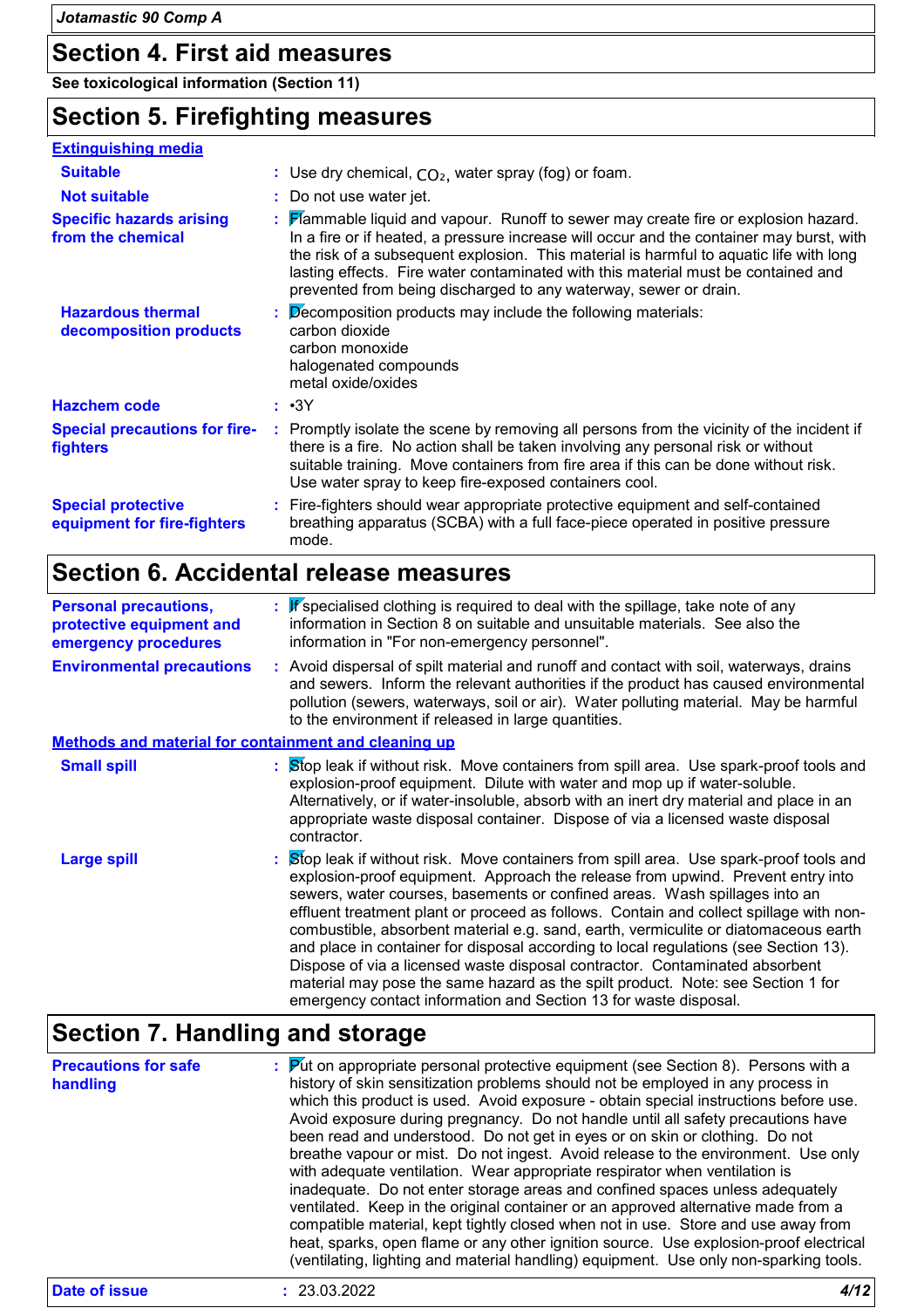# **Section 7. Handling and storage**

|                                                                                    | Take precautionary measures against electrostatic discharges. Empty containers<br>retain product residue and can be hazardous. Do not reuse container.                                                                                                                                                                                                                                                                                                                                                                                                                                                                                                                                                                |
|------------------------------------------------------------------------------------|-----------------------------------------------------------------------------------------------------------------------------------------------------------------------------------------------------------------------------------------------------------------------------------------------------------------------------------------------------------------------------------------------------------------------------------------------------------------------------------------------------------------------------------------------------------------------------------------------------------------------------------------------------------------------------------------------------------------------|
| <b>Conditions for safe storage, :</b><br>including any<br><b>incompatibilities</b> | Store in accordance with local regulations. Store in a segregated and approved<br>area. Store in original container protected from direct sunlight in a dry, cool and well-<br>ventilated area, away from incompatible materials (see Section 10) and food and<br>drink. Store locked up. Eliminate all ignition sources. Separate from oxidising<br>materials. Keep container tightly closed and sealed until ready for use. Containers<br>that have been opened must be carefully resealed and kept upright to prevent<br>leakage. Do not store in unlabelled containers. Use appropriate containment to<br>avoid environmental contamination. See Section 10 for incompatible materials<br>before handling or use. |

The information in this section contains generic advice and guidance. The list of Identified Uses in Section 1 should be consulted for any available use-specific information provided in the Exposure Scenario(s).

See Technical Data Sheet / packaging for further information.

### **Section 8. Exposure controls/personal protection**

#### **Control parameters**

**Occupational exposure limits**

| <b>Ingredient name</b>                     |                                                                                                                                                     | <b>Exposure limits</b>                                                                                                                                                                                                                                                                                                                                                                                                                                                                                                                                                                                      |
|--------------------------------------------|-----------------------------------------------------------------------------------------------------------------------------------------------------|-------------------------------------------------------------------------------------------------------------------------------------------------------------------------------------------------------------------------------------------------------------------------------------------------------------------------------------------------------------------------------------------------------------------------------------------------------------------------------------------------------------------------------------------------------------------------------------------------------------|
| <b>xylene</b><br>2-methylpropan-1-ol       |                                                                                                                                                     | NZ HSWA 2015 (New Zealand, 11/2020).<br>WES-TWA: 217 mg/m <sup>3</sup> 8 hours.<br>WES-TWA: 50 ppm 8 hours.<br>NZ HSWA 2015 (New Zealand, 11/2020).<br>WES-TWA: 152 mg/m <sup>3</sup> 8 hours.                                                                                                                                                                                                                                                                                                                                                                                                              |
| ethylbenzene                               |                                                                                                                                                     | WES-TWA: 50 ppm 8 hours.<br>NZ HSWA 2015 (New Zealand, 11/2020).<br>WES-TWA: 100 ppm 8 hours.<br>WES-TWA: 434 mg/m <sup>3</sup> 8 hours.<br>WES-STEL: 543 mg/m <sup>3</sup> 15 minutes.                                                                                                                                                                                                                                                                                                                                                                                                                     |
| silica, crystalline - quartz               |                                                                                                                                                     | WES-STEL: 125 ppm 15 minutes.<br>NZ HSWA 2015 (New Zealand, 11/2020).<br>WES-TWA: 0.05 mg/m <sup>3</sup> 8 hours. Form:<br>The value for respirable dust.<br>WES-TWA: 10 mg/m <sup>3</sup> 8 hours.                                                                                                                                                                                                                                                                                                                                                                                                         |
| <b>Appropriate engineering</b><br>controls | limits. Use explosion-proof ventilation equipment.                                                                                                  | Use only with adequate ventilation. Use process enclosures, local exhaust<br>ventilation or other engineering controls to keep worker exposure to airborne<br>contaminants below any recommended or statutory limits. The engineering controls<br>also need to keep gas, vapour or dust concentrations below any lower explosive                                                                                                                                                                                                                                                                            |
| <b>Environmental exposure</b><br>controls  | cases, fume scrubbers, filters or engineering modifications to the process<br>equipment will be necessary to reduce emissions to acceptable levels. | Emissions from ventilation or work process equipment should be checked to ensure<br>they comply with the requirements of environmental protection legislation. In some                                                                                                                                                                                                                                                                                                                                                                                                                                      |
| <b>Individual protection measures</b>      |                                                                                                                                                     |                                                                                                                                                                                                                                                                                                                                                                                                                                                                                                                                                                                                             |
| <b>Hygiene measures</b>                    | showers are close to the workstation location.                                                                                                      | : Wash hands, forearms and face thoroughly after handling chemical products, before<br>eating, smoking and using the lavatory and at the end of the working period.<br>Appropriate techniques should be used to remove potentially contaminated clothing.<br>Contaminated work clothing should not be allowed out of the workplace. Wash<br>contaminated clothing before reusing. Ensure that eyewash stations and safety                                                                                                                                                                                   |
| <b>Respiratory protection</b>              | aspects of use.                                                                                                                                     | Based on the hazard and potential for exposure, select a respirator that meets the<br>appropriate standard or certification. Respirators must be used according to a<br>respiratory protection program to ensure proper fitting, training, and other important                                                                                                                                                                                                                                                                                                                                              |
| <b>Hand protection</b>                     |                                                                                                                                                     | : Chemical-resistant, impervious gloves complying with an approved standard should<br>be worn at all times when handling chemical products if a risk assessment indicates<br>this is necessary. Considering the parameters specified by the glove manufacturer,<br>check during use that the gloves are still retaining their protective properties. It<br>should be noted that the time to breakthrough for any glove material may be<br>different for different glove manufacturers. In the case of mixtures, consisting of<br>several substances, the protection time of the gloves cannot be accurately |
| <b>Date of issue</b>                       | : 23.03.2022                                                                                                                                        | 5/12                                                                                                                                                                                                                                                                                                                                                                                                                                                                                                                                                                                                        |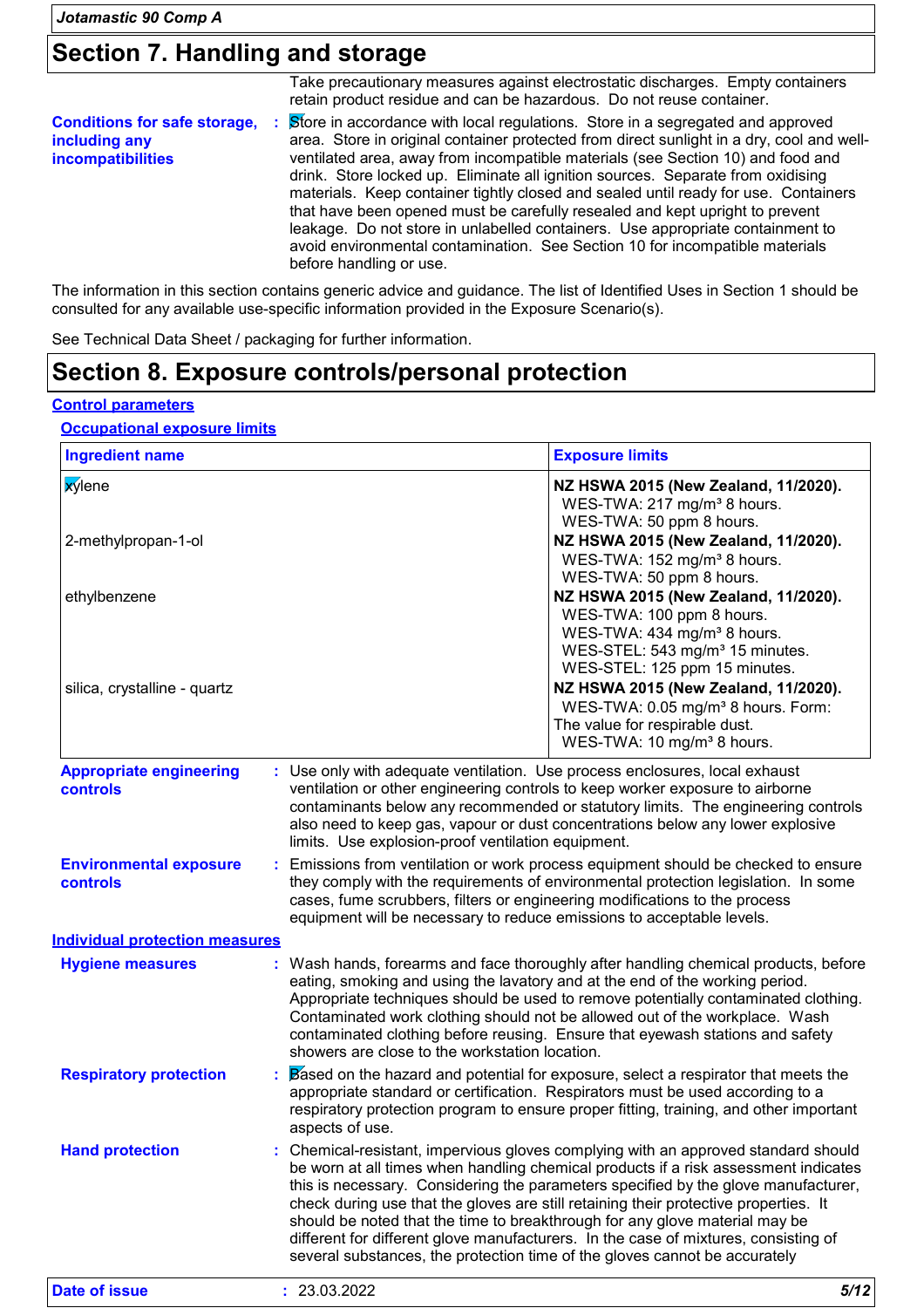# **Section 8. Exposure controls/personal protection**

estimated.

| There is no one glove material or combination of materials that will give unlimited<br>resistance to any individual or combination of chemicals.<br>The breakthrough time must be greater than the end use time of the product.<br>The instructions and information provided by the glove manufacturer on use,<br>storage, maintenance and replacement must be followed.<br>Gloves should be replaced regularly and if there is any sign of damage to the glove<br>Always ensure that gloves are free from defects and that they are stored and used<br>The performance or effectiveness of the glove may be reduced by physical/chemical<br>Barrier creams may help to protect the exposed areas of the skin but should not be<br>applied once exposure has occurred.<br>Wear suitable gloves tested to EN374.<br>Recommended, gloves(breakthrough time) > 8 hours: Responder, Viton®, 4H, |
|---------------------------------------------------------------------------------------------------------------------------------------------------------------------------------------------------------------------------------------------------------------------------------------------------------------------------------------------------------------------------------------------------------------------------------------------------------------------------------------------------------------------------------------------------------------------------------------------------------------------------------------------------------------------------------------------------------------------------------------------------------------------------------------------------------------------------------------------------------------------------------------------|
|                                                                                                                                                                                                                                                                                                                                                                                                                                                                                                                                                                                                                                                                                                                                                                                                                                                                                             |
| Not recommended, gloves(breakthrough time) < 1 hour: PVC<br>May be used, gloves(breakthrough time) 4 - 8 hours: nitrile rubber, neoprene, butyl                                                                                                                                                                                                                                                                                                                                                                                                                                                                                                                                                                                                                                                                                                                                             |
| : Safety eyewear complying to EN 166 should be used when a risk assessment<br>indicates this is necessary to avoid exposure to liquid splashes, mists, gases or<br>dusts. If contact is possible, the following protection should be worn, unless the<br>assessment indicates a higher degree of protection: chemical splash goggles.                                                                                                                                                                                                                                                                                                                                                                                                                                                                                                                                                       |
| Appropriate footwear and any additional skin protection measures should be<br>selected based on the task being performed and the risks involved and should be<br>approved by a specialist before handling this product.                                                                                                                                                                                                                                                                                                                                                                                                                                                                                                                                                                                                                                                                     |
| : If workers are exposed to concentrations above the exposure limit, they must use a<br>respirator according to EN 140. Use respiratory mask with charcoal and dust filter<br>when spraying this product, according to EN 14387(as filter combination A2-P2). In<br>confined spaces, use compressed-air or fresh-air respiratory equipment. When use<br>of roller or brush, consider use of charcoalfilter.                                                                                                                                                                                                                                                                                                                                                                                                                                                                                 |
|                                                                                                                                                                                                                                                                                                                                                                                                                                                                                                                                                                                                                                                                                                                                                                                                                                                                                             |

# **Section 9. Physical and chemical properties**

| <b>Solubility</b>                                      | Insoluble in the following materials: cold water and hot water.                                                                             |
|--------------------------------------------------------|---------------------------------------------------------------------------------------------------------------------------------------------|
| <b>Density</b>                                         | : 1.469 to 1.607 g/cm <sup>3</sup>                                                                                                          |
| <b>Relative density</b>                                | : Not available.                                                                                                                            |
| <b>Vapour density</b>                                  | : Highest known value: 11.7 (Air = 1) (epoxy resin (MW $\leq$ 700)). Weighted average:<br>7.74 (Air = 1)                                    |
| <b>Vapour pressure</b>                                 | : Highest known value: <1.6 kPa (<12 mm Hg) (at $20^{\circ}$ C) (2-methylpropan-1-ol).<br>Weighted average: 0.37 kPa (2.78 mm Hg) (at 20°C) |
| <b>Upper/lower flammability or</b><br>explosive limits | $: 0.8 - 13\%$                                                                                                                              |
| <b>Flammability (solid, gas)</b>                       | : Not available.                                                                                                                            |
| <b>Evaporation rate</b>                                | : Highest known value: 0.84 (ethylbenzene) Weighted average: 0.6compared with<br>butyl acetate                                              |
| <b>Burning time</b>                                    | : Not applicable.                                                                                                                           |
| <b>Burning rate</b>                                    | : Not applicable.                                                                                                                           |
| <b>Flash point</b>                                     | : Closed cup: 33°C (91.4°F)                                                                                                                 |
| <b>Boiling point</b>                                   | : Lowest known value: $108^{\circ}$ C (226.4°F) (2-methylpropan-1-ol). Weighted average:<br>228.81°C (443.9°F)                              |
| <b>Melting point</b>                                   | : Not available.                                                                                                                            |
| pH                                                     | : Not applicable.                                                                                                                           |
| <b>Odour threshold</b>                                 | : Not available.                                                                                                                            |
| <b>Odour</b>                                           | : Characteristic.                                                                                                                           |
| <b>Colour</b>                                          | : Black, White.                                                                                                                             |
| <b>Physical state</b>                                  | $:$ Liquid.                                                                                                                                 |
| <b>Appearance</b>                                      |                                                                                                                                             |

| Date of issue | פפחפ בח בפ<br>ZJ.UJ.ZUZZ | 6112<br>0/12 |
|---------------|--------------------------|--------------|
|               |                          |              |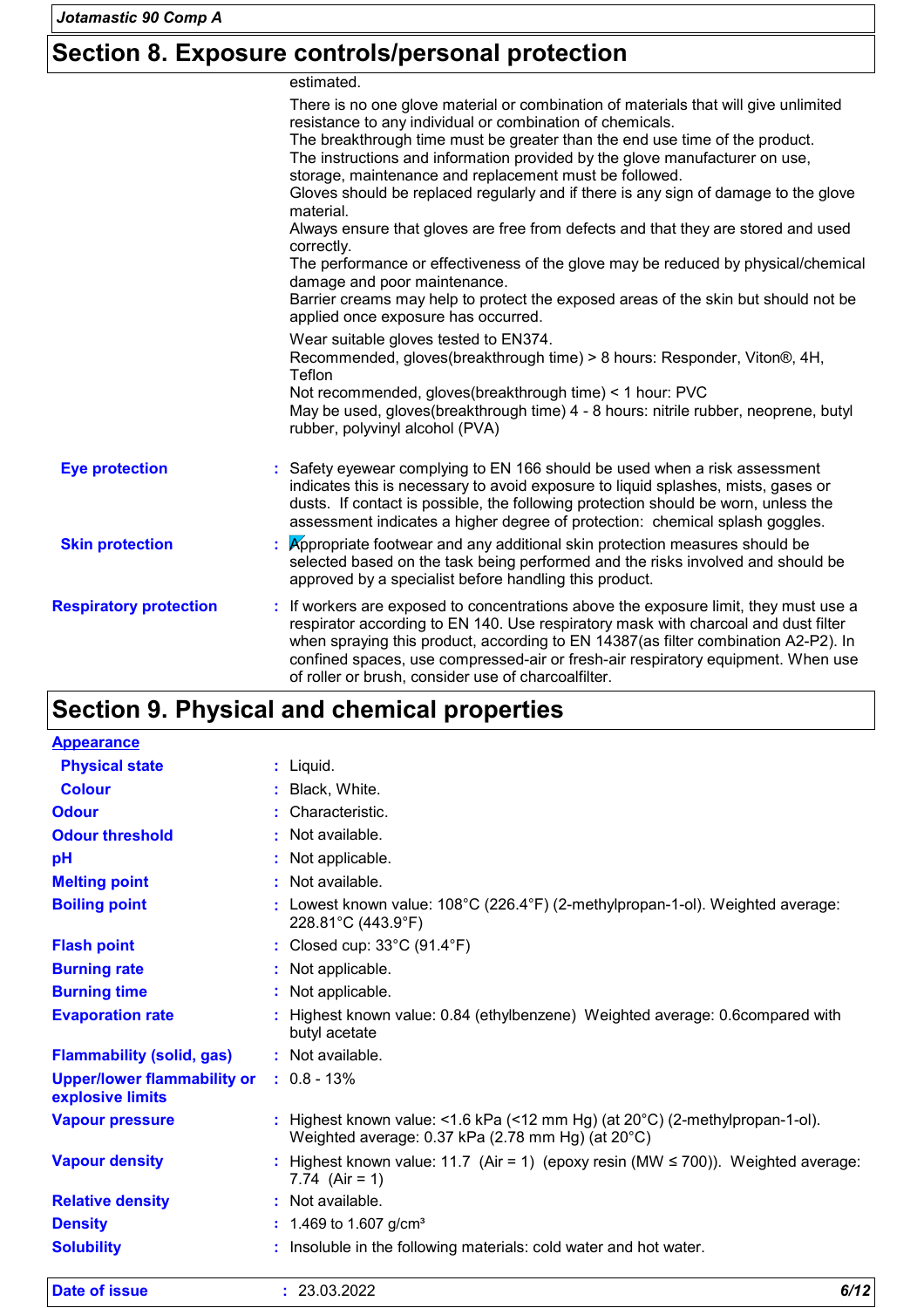### **Section 9. Physical and chemical properties**

|                                                                 | <u>oodiidii uli iliyoldal alla diidiilidal proportioo</u>                  |
|-----------------------------------------------------------------|----------------------------------------------------------------------------|
| <b>Solubility in water</b>                                      | : Not available.                                                           |
| <b>Partition coefficient: n-</b><br>octanol/water               | : Not available.                                                           |
| <b>Auto-ignition temperature</b>                                | : Lowest known value: >375°C (>707°F) (hydrocarbons, c9-unsatd., polymd.). |
| <b>Decomposition temperature</b>                                | : Not available.                                                           |
| <b>SADT</b>                                                     | : Not available.                                                           |
| <b>Viscosity</b>                                                | : <b>K</b> inematic (40°C): >20.5 mm <sup>2</sup> /s (>20.5 cSt)           |
| <b>Aerosol product</b>                                          |                                                                            |
| <b>Type of aerosol</b>                                          | : Not applicable.                                                          |
| <b>Heat of combustion</b>                                       | : Not available.                                                           |
| <b>Ignition distance</b>                                        | : Not applicable.                                                          |
| <b>Enclosed space ignition -</b><br><b>Time equivalent</b>      | : Not applicable.                                                          |
| <b>Enclosed space ignition -</b><br><b>Deflagration density</b> | : Not applicable.                                                          |
| <b>Flame height</b>                                             | : Not applicable.                                                          |
| <b>Flame duration</b>                                           | : Not applicable.                                                          |

# **Section 10. Stability and reactivity**

| <b>Chemical stability</b>                    | : The product is stable.                                                                                                                                                     |  |
|----------------------------------------------|------------------------------------------------------------------------------------------------------------------------------------------------------------------------------|--|
| <b>Possibility of hazardous</b><br>reactions | : Under normal conditions of storage and use, hazardous reactions will not occur.                                                                                            |  |
| <b>Conditions to avoid</b>                   | : Avoid all possible sources of ignition (spark or flame). Do not pressurise, cut, weld,<br>braze, solder, drill, grind or expose containers to heat or sources of ignition. |  |
| <b>Incompatible materials</b>                | : Keep away from the following materials to prevent strong exothermic reactions:<br>oxidising agents, strong alkalis, strong acids.                                          |  |
| <b>Hazardous decomposition</b><br>products   | : Under normal conditions of storage and use, hazardous decomposition products<br>should not be produced.                                                                    |  |

# **Section 11. Toxicological information**

| <b>Information on likely routes of exposure</b> |                                                                                                                                                        |  |  |
|-------------------------------------------------|--------------------------------------------------------------------------------------------------------------------------------------------------------|--|--|
| <b>Inhalation</b>                               | : No known significant effects or critical hazards.                                                                                                    |  |  |
| <b>Ingestion</b>                                | : No known significant effects or critical hazards.                                                                                                    |  |  |
| <b>Skin contact</b>                             | : May cause damage to organs following a single exposure in contact with skin.<br>Causes skin irritation. May cause an allergic skin reaction.         |  |  |
| <b>Eye contact</b>                              | : Causes serious eye irritation.                                                                                                                       |  |  |
|                                                 | <b>Symptoms related to the physical, chemical and toxicological characteristics</b>                                                                    |  |  |
| <b>Inhalation</b>                               | : Adverse symptoms may include the following:<br>reduced foetal weight<br>increase in foetal deaths<br>skeletal malformations                          |  |  |
| <b>Ingestion</b>                                | : Adverse symptoms may include the following:<br>reduced foetal weight<br>increase in foetal deaths<br>skeletal malformations                          |  |  |
| <b>Skin contact</b>                             | : Adverse symptoms may include the following:<br>irritation<br>redness<br>reduced foetal weight<br>increase in foetal deaths<br>skeletal malformations |  |  |
| <b>Eye contact</b>                              | : Adverse symptoms may include the following:<br>pain or irritation<br>watering<br>redness                                                             |  |  |
|                                                 | Delayed and immediate effects as well as chronic effects from short and long-term exposure                                                             |  |  |

| <u>Delaved and immediate enects as well as chibility enects from short and forly-term exposure</u> |            |      |  |  |
|----------------------------------------------------------------------------------------------------|------------|------|--|--|
| Date of issue                                                                                      | 23.03.2022 | 7/12 |  |  |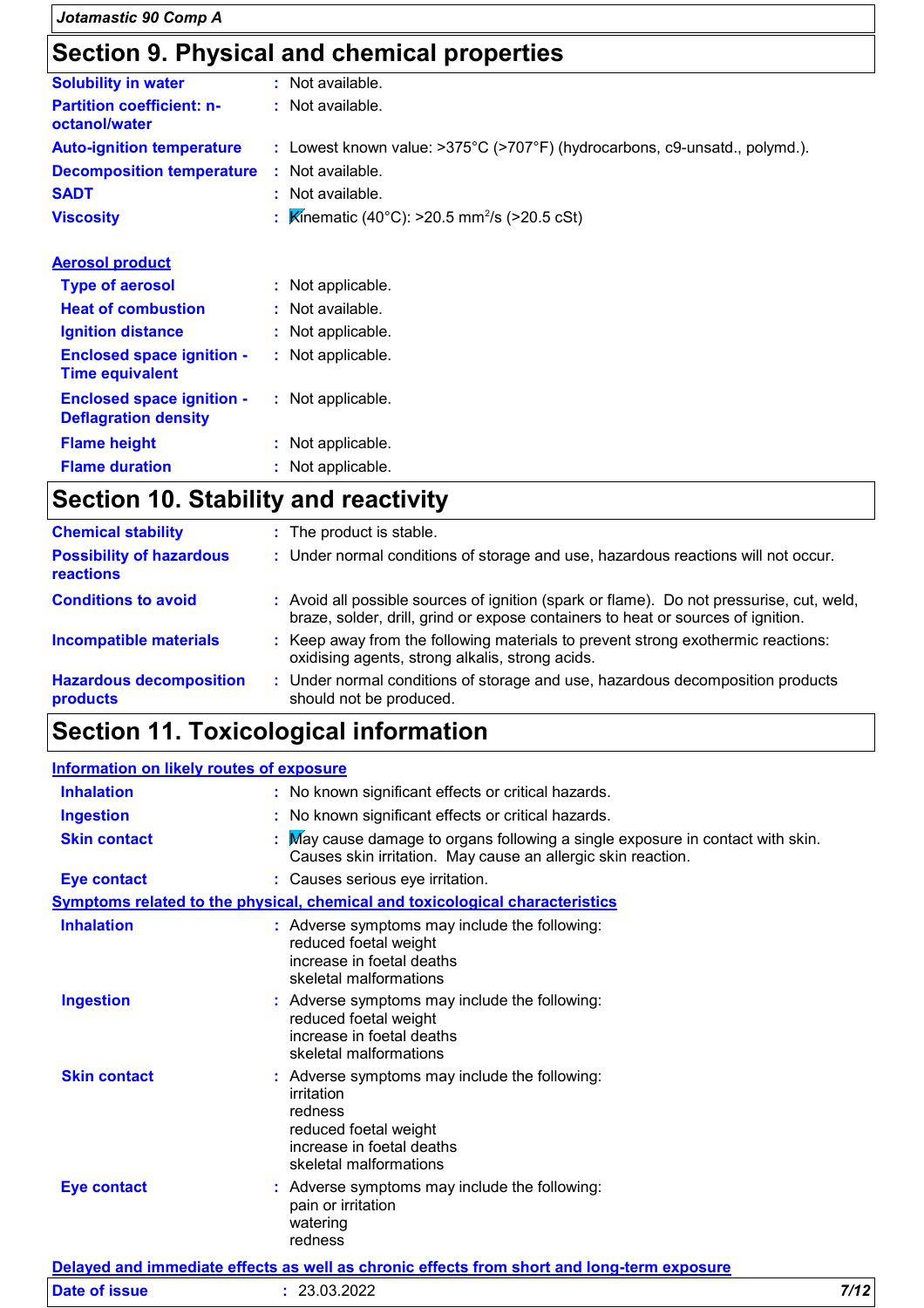# **Section 11. Toxicological information**

### **Acute toxicity**

| <b>Product/ingredient name</b>        | <b>Result</b>                 | <b>Species</b> | <b>Dose</b>             | <b>Exposure</b> |
|---------------------------------------|-------------------------------|----------------|-------------------------|-----------------|
| $\epsilon$ poxy resin (MW $\leq$ 700) | LD50 Dermal                   | Rabbit         | 20 g/kg                 |                 |
|                                       | LD50 Oral                     | Mouse          | 15600 mg/kg             |                 |
| xylene                                | <b>LC50 Inhalation Vapour</b> | Rat            | 20 mg/l                 | 4 hours         |
|                                       | LD50 Oral                     | Rat            | 4300 mg/kg              |                 |
|                                       | TDLo Dermal                   | Rabbit         | 4300 mg/kg              |                 |
| hydrocarbons, c9-unsatd.,             | LD50 Dermal                   | Rat            | >2000 mg/kg             |                 |
| polymd.                               |                               |                |                         |                 |
|                                       | LD50 Oral                     | Rat            | >2000 mg/kg             |                 |
| 2-methylpropan-1-ol                   | <b>LC50 Inhalation Vapour</b> | Rat            | 19200 mg/m <sup>3</sup> | 4 hours         |
|                                       | LD50 Dermal                   | Rabbit         | 3400 mg/kg              |                 |
|                                       | LD50 Oral                     | Rat            | 2460 mg/kg              |                 |
| benzyl alcohol                        | LD50 Oral                     | Rat            | 1230 mg/kg              |                 |
| ethylbenzene                          | <b>LC50 Inhalation Vapour</b> | Rat - Male     | 17.8 mg/l               | 4 hours         |
|                                       | LD50 Dermal                   | Rabbit         | >5000 mg/kg             |                 |
|                                       | LD50 Oral                     | Rat            | 3500 mg/kg              |                 |
| Phenol, styrenated                    | LD50 Dermal                   | Rabbit         | >5010 mg/kg             |                 |
|                                       | LD50 Oral                     | Rat            | 2500 mg/kg              |                 |
| propylidynetrimethanol                | LD50 Oral                     | Rat            | 14000 mg/kg             |                 |

#### **Irritation/Corrosion**

| <b>Product/ingredient name</b> | <b>Result</b>                                                        | <b>Species</b>                          | <b>Score</b> | <b>Exposure</b>                  | <b>Observation</b>                                       |
|--------------------------------|----------------------------------------------------------------------|-----------------------------------------|--------------|----------------------------------|----------------------------------------------------------|
| epoxy resin (MW $\leq$ 700)    | Eyes - Severe irritant                                               | Rabbit                                  |              | 24 hours 2<br>milligrams         | $\blacksquare$                                           |
|                                | Skin - Mild irritant                                                 | Rabbit                                  |              | 500<br>milligrams                |                                                          |
| xylene                         | Eyes - Mild irritant                                                 | Rabbit                                  |              | 87 milligrams                    |                                                          |
|                                | Skin - Mild irritant                                                 | Rat                                     |              | 8 hours 60<br>microliters        |                                                          |
| 2-methylpropan-1-ol            | Eyes - Irritant                                                      | Mammal -<br>species<br>unspecified      |              |                                  |                                                          |
|                                | Skin - Mild irritant                                                 | Mammal -<br>species<br>unspecified      |              |                                  |                                                          |
| benzyl alcohol                 | Eyes - Mild irritant                                                 | Mammal -<br>species<br>unspecified      |              |                                  |                                                          |
| Phenol, methylstyrenated       | Skin - Mild irritant                                                 | Mammal -<br>species<br>unspecified      |              |                                  |                                                          |
| Phenol, styrenated             | Eyes - Mild irritant<br>Skin - Mild irritant<br>Skin - Mild irritant | Rabbit<br>Rabbit<br>Mammal -<br>species |              | 0.1 Mililiters<br>0.5 Mililiters | $\qquad \qquad \blacksquare$<br>$\overline{\phantom{a}}$ |

#### **Sensitisation**

| <b>Product/ingredient name</b>        | <b>Route of</b><br>exposure | <b>Species</b>                  | <b>Result</b> |
|---------------------------------------|-----------------------------|---------------------------------|---------------|
| $\epsilon$ poxy resin (MW $\leq$ 700) | skin                        | Mammal - species<br>unspecified | Sensitising   |
| hydrocarbons, c9-unsatd.,<br>polymd.  | skin                        | Mouse                           | Sensitising   |
| glycidyl ether of 3-alkyl<br>phenol   | skin                        | Mammal - species<br>unspecified | Sensitising   |
| Phenol, methylstyrenated              | skin                        | Mammal - species<br>unspecified | Sensitising   |
| Phenol, styrenated                    | skin                        | Mammal - species<br>unspecified | Sensitising   |

**Potential chronic health effects**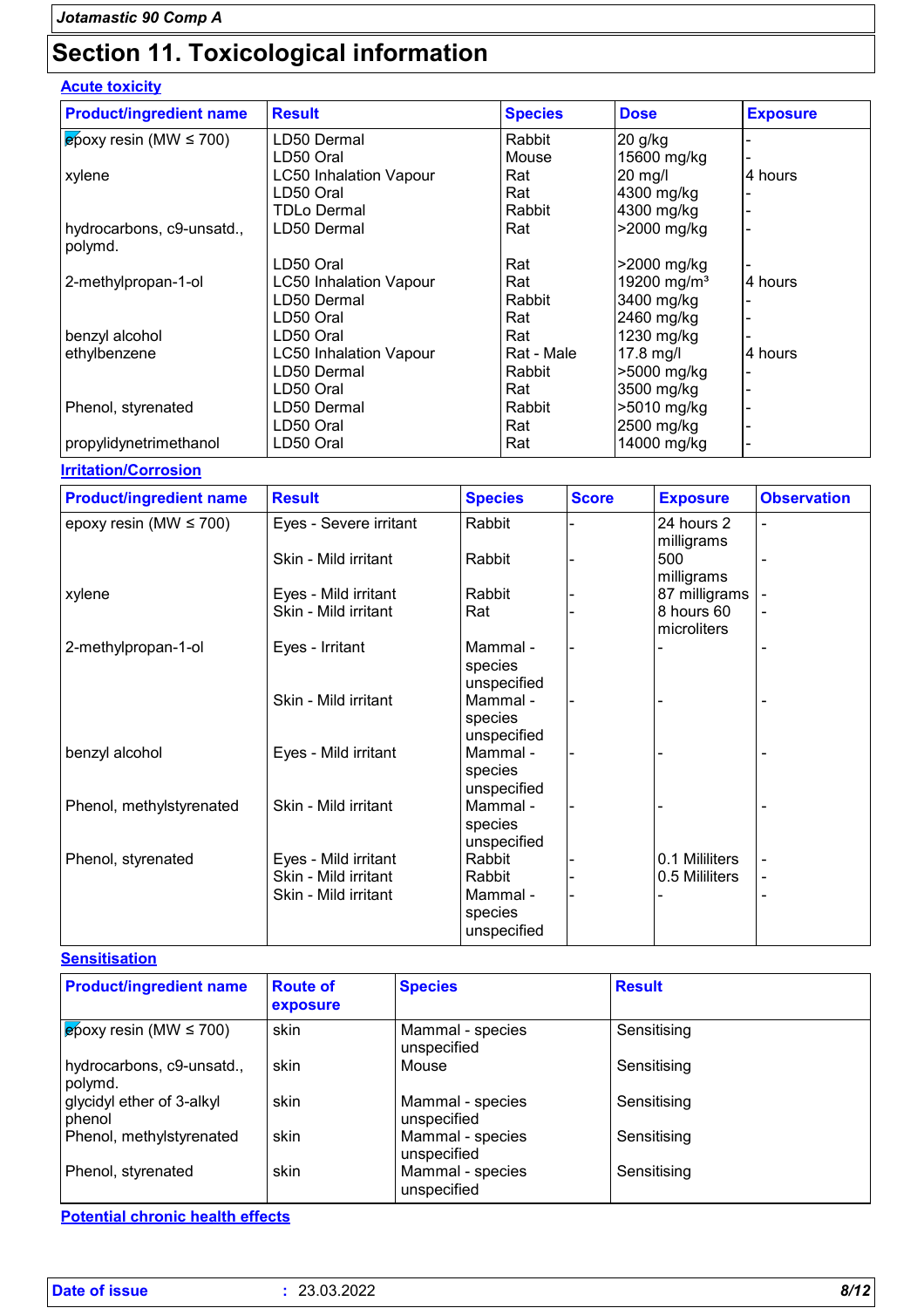# **Section 11. Toxicological information**

| <b>General</b>               | : May cause damage to organs through prolonged or repeated exposure. Once<br>sensitized, a severe allergic reaction may occur when subsequently exposed to very<br>low levels. |  |  |  |
|------------------------------|--------------------------------------------------------------------------------------------------------------------------------------------------------------------------------|--|--|--|
| <b>Inhalation</b>            | : No known significant effects or critical hazards.                                                                                                                            |  |  |  |
| <b>Ingestion</b>             | : No known significant effects or critical hazards.                                                                                                                            |  |  |  |
| <b>Skin contact</b>          | : Once sensitized, a severe allergic reaction may occur when subsequently exposed<br>to very low levels.                                                                       |  |  |  |
| <b>Eye contact</b>           | : No known significant effects or critical hazards.                                                                                                                            |  |  |  |
| <b>Carcinogenicity</b>       | : May cause cancer. Risk of cancer depends on duration and level of exposure.                                                                                                  |  |  |  |
| <b>Mutagenicity</b>          | : No known significant effects or critical hazards.                                                                                                                            |  |  |  |
| <b>Teratogenicity</b>        | : Suspected of damaging the unborn child.                                                                                                                                      |  |  |  |
| <b>Developmental effects</b> | : No known significant effects or critical hazards.                                                                                                                            |  |  |  |
| <b>Fertility effects</b>     | : Suspected of damaging fertility.                                                                                                                                             |  |  |  |
| <b>Chronic toxicity</b>      |                                                                                                                                                                                |  |  |  |
| Not available.               |                                                                                                                                                                                |  |  |  |

**Carcinogenicity** Not available.

**Mutagenicity**

Not available.

#### **Teratogenicity**

Not available.

#### **Reproductive toxicity**

Not available.

#### **Specific target organ toxicity**

| <b>Name</b>                  | <b>Category</b> | <b>Route of</b><br>exposure | <b>Target organs</b> |
|------------------------------|-----------------|-----------------------------|----------------------|
| <b>X</b> ylene               | Category 2      | oral, inhalation            |                      |
| ethylbenzene                 | Category 2      |                             |                      |
| silica, crystalline - quartz | Category 1      | <b>l</b> inhalation         |                      |

#### **Aspiration hazard**

Not available.

#### **Numerical measures of toxicity**

#### **Acute toxicity estimates**

| <b>Route</b>         | <b>ATE value</b> |
|----------------------|------------------|
| Øral                 | 7461.28 mg/kg    |
| Dermal               | 13439.22 mg/kg   |
| Inhalation (vapours) | 395.89 mg/l      |

### **Section 12. Ecological information**

**Ecotoxicity :** This material is harmful to aquatic life with long lasting effects.

#### **Aquatic and terrestrial toxicity**

| <b>Product/ingredient name</b>        | <b>Result</b>                      | <b>Species</b>                      | <b>Exposure</b> |
|---------------------------------------|------------------------------------|-------------------------------------|-----------------|
| $\epsilon$ poxy resin (MW $\leq$ 700) | Acute EC50 1.4 mg/l                | Daphnia                             | 48 hours        |
|                                       | Acute LC50 3.1 mg/l                | Fish - pimephales promelas          | 96 hours        |
|                                       | Chronic NOEC 0.3 mg/l              | Fish                                | 21 days         |
| xylene                                | Acute LC50 8500 µg/l Marine water  | Crustaceans - Palaemonetes<br>pugio | 48 hours        |
|                                       | Acute LC50 13400 µg/l Fresh water  | Fish - Pimephales promelas          | 96 hours        |
| 2-methylpropan-1-ol                   | Chronic NOEC 4000 µg/l Fresh water | Daphnia - Daphnia magna             | 21 days         |
| ethylbenzene                          | Acute EC50 7700 µg/l Marine water  | Algae - Skeletonema costatum        | 96 hours        |
|                                       | Acute EC50 2.93 mg/l               | Daphnia                             | 48 hours        |
|                                       | Acute LC50 4.2 mg/l                | Fish                                | 96 hours        |
| Phenol, styrenated                    | Acute EC50 100 mg/l                | Algae                               | 72 hours        |
| Date of issue                         | : 23.03.2022                       |                                     | 9/12            |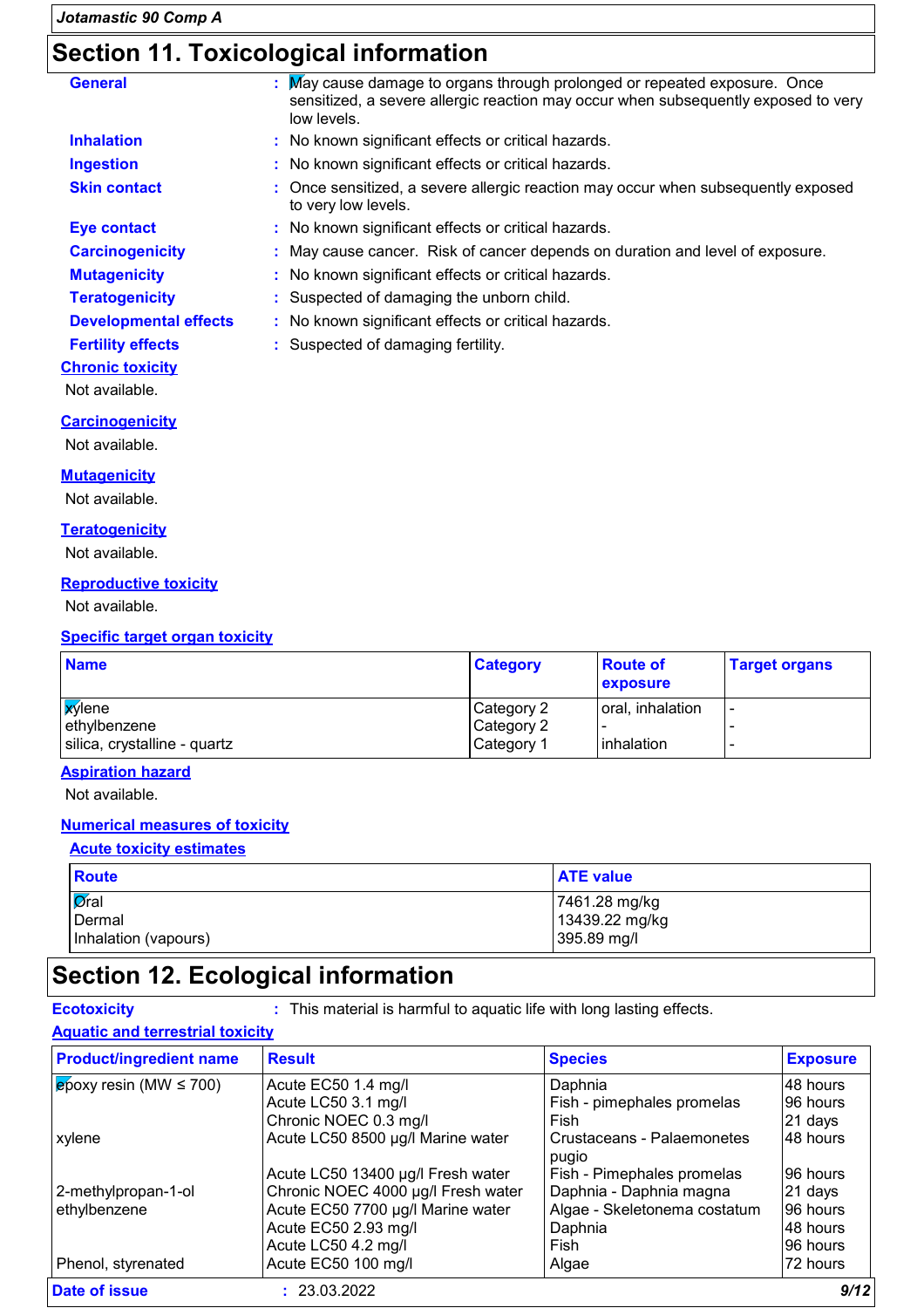| Jotamastic 90 Comp A                                                                                                                                                                                   |                                                                                                                                                                                                                                                                                                                                                                                                                                                                                                                |                                |                         |                                                      |                      |  |
|--------------------------------------------------------------------------------------------------------------------------------------------------------------------------------------------------------|----------------------------------------------------------------------------------------------------------------------------------------------------------------------------------------------------------------------------------------------------------------------------------------------------------------------------------------------------------------------------------------------------------------------------------------------------------------------------------------------------------------|--------------------------------|-------------------------|------------------------------------------------------|----------------------|--|
| <b>Section 12. Ecological information</b>                                                                                                                                                              |                                                                                                                                                                                                                                                                                                                                                                                                                                                                                                                |                                |                         |                                                      |                      |  |
|                                                                                                                                                                                                        | Acute EC50 54 mg/l<br>Acute LC50 25.8 mg/l                                                                                                                                                                                                                                                                                                                                                                                                                                                                     |                                | Daphnia<br>Fish         |                                                      | 48 hours<br>96 hours |  |
| Persistence/degradability                                                                                                                                                                              |                                                                                                                                                                                                                                                                                                                                                                                                                                                                                                                |                                |                         |                                                      |                      |  |
| <b>Product/ingredient name</b>                                                                                                                                                                         | <b>Aquatic half-life</b><br><b>Photolysis</b>                                                                                                                                                                                                                                                                                                                                                                                                                                                                  |                                | <b>Biodegradability</b> |                                                      |                      |  |
| $epoxy$ resin (MW $\leq$ 700)<br>xylene<br>benzyl alcohol<br>ethylbenzene                                                                                                                              |                                                                                                                                                                                                                                                                                                                                                                                                                                                                                                                |                                |                         | Not readily<br>Readily<br>Readily<br>Readily         |                      |  |
| <b>Bioaccumulative potential</b>                                                                                                                                                                       |                                                                                                                                                                                                                                                                                                                                                                                                                                                                                                                |                                |                         |                                                      |                      |  |
| <b>Product/ingredient name</b>                                                                                                                                                                         | LogP <sub>ow</sub>                                                                                                                                                                                                                                                                                                                                                                                                                                                                                             | <b>BCF</b>                     |                         | <b>Potential</b>                                     |                      |  |
| $\epsilon$ poxy resin (MW $\leq$ 700)<br>xylene<br>hydrocarbons, c9-unsatd.,<br>polymd.<br>2-methylpropan-1-ol<br>benzyl alcohol<br>ethylbenzene<br>Phenol, methylstyrenated<br>propylidynetrimethanol | 2.64 to 3.78<br>3.12<br>3.627<br>1<br>0.87<br>3.6<br>3.627<br>$-0.47$                                                                                                                                                                                                                                                                                                                                                                                                                                          | 31<br>8.1 to 25.9<br>100<br><1 |                         | low<br>low<br>low<br>low<br>low<br>low<br>low<br>low |                      |  |
| <b>Mobility in soil</b>                                                                                                                                                                                |                                                                                                                                                                                                                                                                                                                                                                                                                                                                                                                |                                |                         |                                                      |                      |  |
| <b>Soil/water partition</b><br><b>coefficient (Koc)</b>                                                                                                                                                | : Not available.                                                                                                                                                                                                                                                                                                                                                                                                                                                                                               |                                |                         |                                                      |                      |  |
| <b>Other adverse effects</b>                                                                                                                                                                           | : No known significant effects or critical hazards.                                                                                                                                                                                                                                                                                                                                                                                                                                                            |                                |                         |                                                      |                      |  |
| <b>Section 13. Disposal considerations</b>                                                                                                                                                             |                                                                                                                                                                                                                                                                                                                                                                                                                                                                                                                |                                |                         |                                                      |                      |  |
| <b>Disposal methods</b>                                                                                                                                                                                | : The generation of waste should be avoided or minimised wherever possible.<br>Disposal of this product, solutions and any by-products should at all times comply<br>with the requirements of environmental protection and waste disposal legislation<br>and any regional local authority requirements. Dispose of surplus and non-<br>recyclable products via a licensed waste disposal contractor. Waste should not be<br>disposed of untreated to the sewer unless fully compliant with the requirements of |                                |                         |                                                      |                      |  |

all authorities with jurisdiction. Waste packaging should be recycled. Incineration or landfill should only be considered when recycling is not feasible. This material and its container must be disposed of in a safe way. Care should be taken when handling emptied containers that have not been cleaned or rinsed out. Empty containers or liners may retain some product residues. Vapour from product residues may create a highly flammable or explosive atmosphere inside the container. Do not cut, weld or grind used containers unless they have been cleaned thoroughly internally. Avoid dispersal of spilt material and runoff and contact with soil, waterways, drains and sewers.

Do not allow to enter drains or watercourses. Material and/or container must be disposed of as hazardous waste.

| <b>Regulatory</b><br>information   | <b>UN number</b> | <b>Proper shipping</b><br>name | <b>Classes</b> | PG*            | <b>Label</b> | <b>Additional</b><br>information |
|------------------------------------|------------------|--------------------------------|----------------|----------------|--------------|----------------------------------|
| <b>New Zealand</b><br><b>Class</b> | <b>UN1263</b>    | Paint                          | 3              | $\mathbf{III}$ | FLAMMABLE    | Hazchem code .3Y                 |
| <b>ADG Class</b>                   | UN1263           | Paint                          | 3              | $\mathbf{III}$ |              | Hazchem code .3Y                 |
| <b>UN Class</b>                    | <b>UN1263</b>    | Paint                          | 3              | $\mathbf{III}$ |              |                                  |
| Date of issue                      |                  | : 23.03.2022                   |                |                |              | 10/12                            |

# **Section 14. Transport information**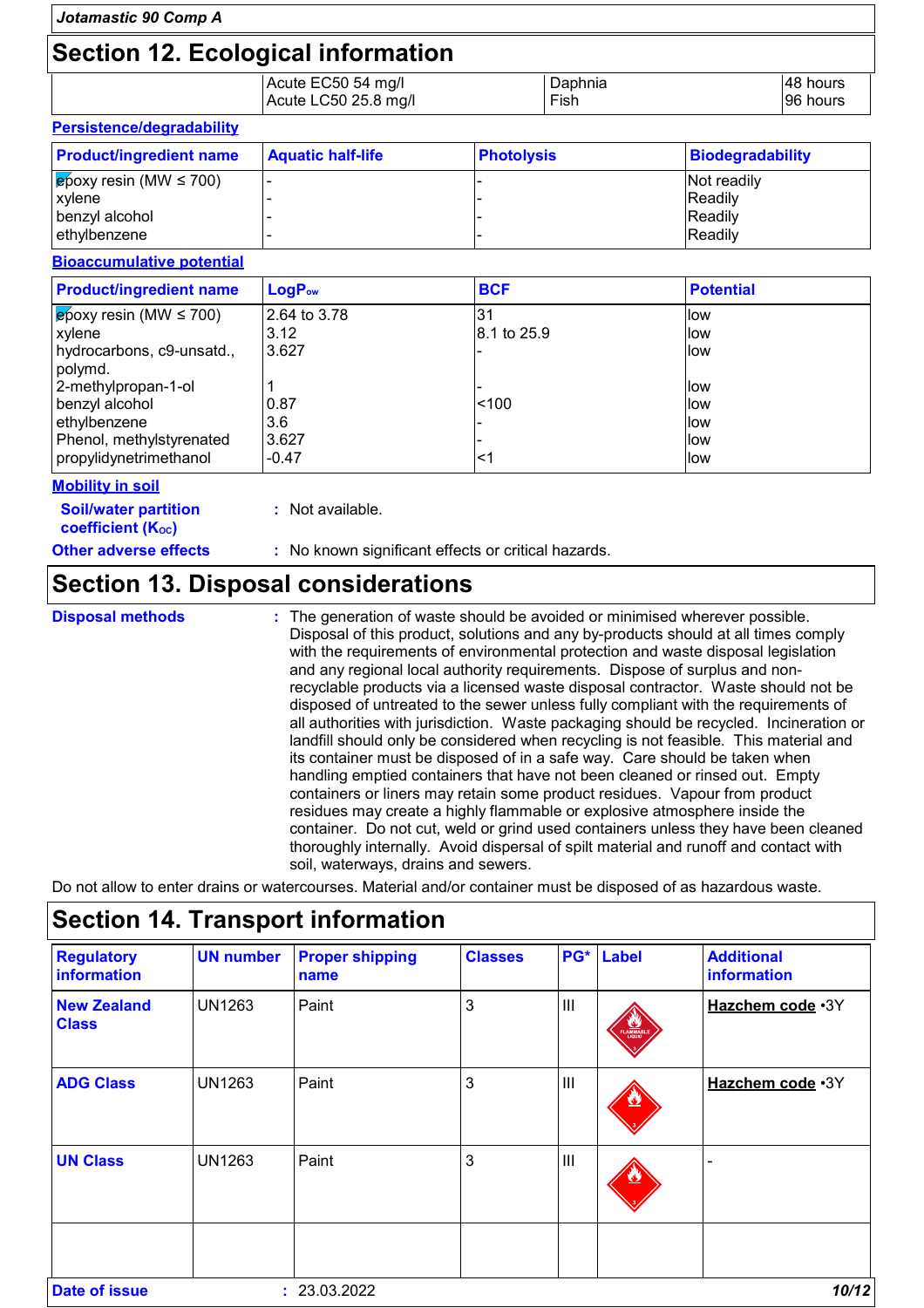| Jotamastic 90 Comp A                     |               |       |   |                |   |                                                                |
|------------------------------------------|---------------|-------|---|----------------|---|----------------------------------------------------------------|
| <b>Section 14. Transport information</b> |               |       |   |                |   |                                                                |
| <b>ADR/RID Class</b>                     | <b>UN1263</b> | Paint | 3 | $\mathbf{III}$ |   | <b>Hazard identification</b><br>number 30<br>Tunnel code (D/E) |
| <b>IATA Class</b>                        | <b>UN1263</b> | Paint | 3 | $\mathbf{III}$ |   |                                                                |
| <b>IMDG Class</b>                        | <b>UN1263</b> | Paint | 3 | $\mathbf{III}$ | ۴ | <b>Emergency</b><br>schedules F-E, S-E                         |

#### PG\* : Packing group

**Transport within user's premises:** always transport in closed containers that are upright and secure. Ensure that persons transporting the product know what to do in the event of an accident or spillage.

Transport in accordance with ADR/RID, IMDG/IMO and ICAO/IATA and national regulation.

**ADR / RID :** ADR/RID: Viscous substance. Not restricted, ref. chapter 2.2.3.1.5 (applicable to receptacles < 450 litre capacity).

**IMDG :** IMDG: Viscous substance. Transport in accordance with paragraph 2.3.2.5 (applicable to receptacles < 450 litre capacity).

### **Section 15. Regulatory information**

#### **National regulations**

**Standard for the Uniform Scheduling of Medicines and Poisons**

5

#### **Control of Scheduled Carcinogenic Substances**

**Ingredient name Schedule** 

silica, crystalline - quartz **Restricted hazardous** Restricted hazardous

chemical [For abrasive blasting at a concentration of greater than 1%]

| <b>New Zealand Inventory of</b><br><b>Chemicals (NZIoC)</b>                        | : All ingredients are listed on (AICS/NZOIC) or exempt                                                                                                                                                                                                                                                                                                                                                                      |
|------------------------------------------------------------------------------------|-----------------------------------------------------------------------------------------------------------------------------------------------------------------------------------------------------------------------------------------------------------------------------------------------------------------------------------------------------------------------------------------------------------------------------|
| <b>Australia inventory (AIIC)</b>                                                  | : All ingredients are listed on (AICS/NZOIC) or exempt                                                                                                                                                                                                                                                                                                                                                                      |
| <b>HSNO Classification</b>                                                         | : FLAMMABLE LIQUIDS - Category 3<br><b>SKIN IRRITATION - Category 2</b><br><b>EYE IRRITATION - Category 2</b><br>SKIN SENSITISATION - Category 1<br><b>CARCINOGENICITY - Category 1</b><br>REPRODUCTIVE TOXICITY - Category 2<br>SPECIFIC TARGET ORGAN TOXICITY - SINGLE EXPOSURE - Category 2<br>SPECIFIC TARGET ORGAN TOXICITY - REPEATED EXPOSURE - Category 2<br>LONG-TERM (CHRONIC) AQUATIC HAZARD - Category 3        |
| <b>HSNO Group Standard</b>                                                         | : HSR002662 Surface coatings and colourants (Flammable)                                                                                                                                                                                                                                                                                                                                                                     |
| <b>HSNO Approval Number</b>                                                        | : Not applicable                                                                                                                                                                                                                                                                                                                                                                                                            |
| <b>Approved Handlers</b><br><b>Certificate</b>                                     | : Approved Handlers certificate is exempt.                                                                                                                                                                                                                                                                                                                                                                                  |
| <b>Toxic substances schedule</b><br>(NZ)                                           | : FLAMMABLE LIQUIDS - Category 3<br><b>SKIN IRRITATION - Category 2</b><br><b>EYE IRRITATION - Category 2</b><br><b>SKIN SENSITISATION - Category 1</b><br><b>CARCINOGENICITY - Category 1</b><br>REPRODUCTIVE TOXICITY - Category 2<br>SPECIFIC TARGET ORGAN TOXICITY - SINGLE EXPOSURE - Category 2<br>SPECIFIC TARGET ORGAN TOXICITY - REPEATED EXPOSURE - Category 2<br>LONG-TERM (CHRONIC) AQUATIC HAZARD - Category 3 |
| <b>Safety, health and</b><br>environmental regulations<br>specific for the product | : No known specific national and/or regional regulations applicable to this product<br>(including its ingredients).                                                                                                                                                                                                                                                                                                         |